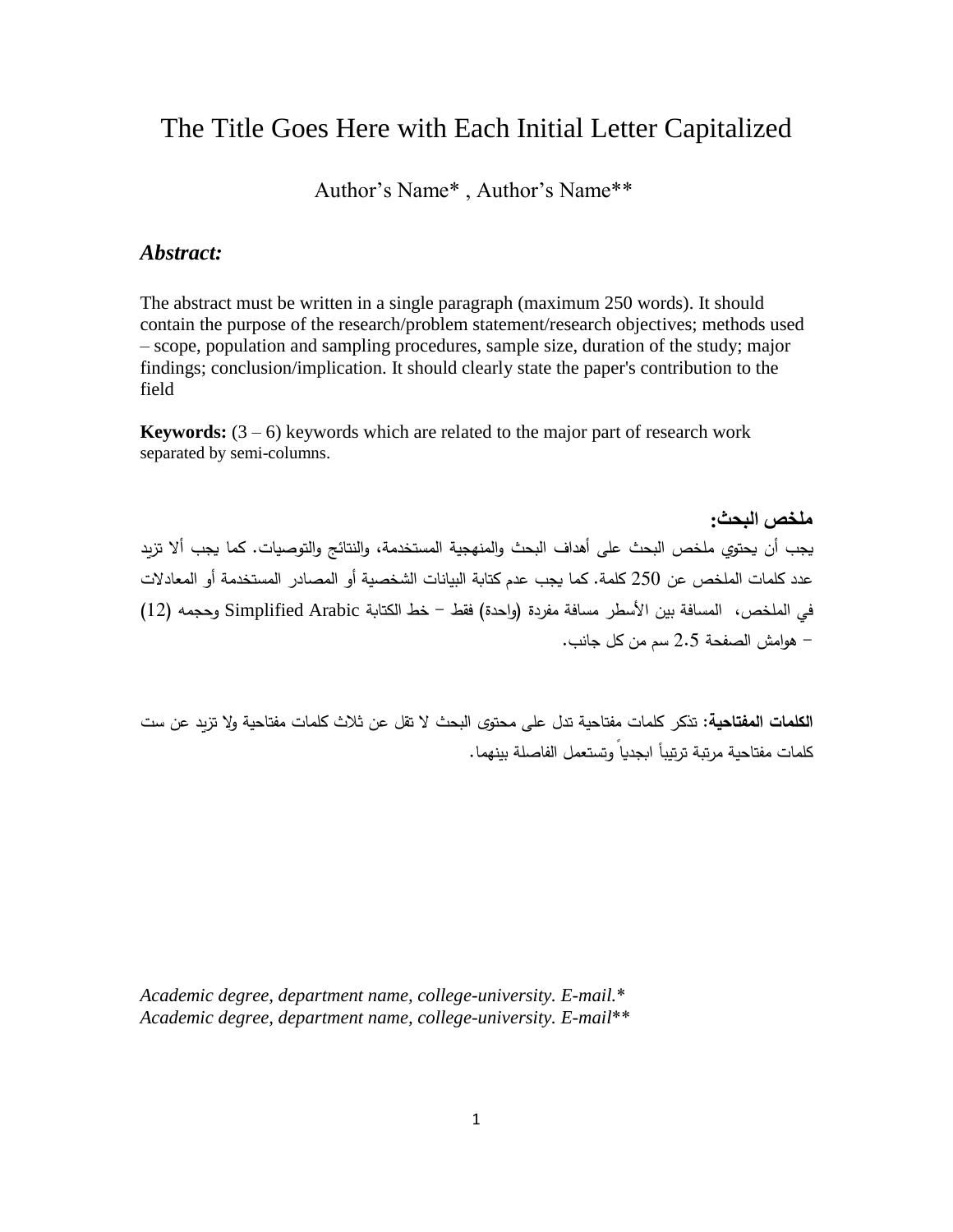### **1- GENERAL INFORMATION**

The purpose of the instructions collected in this manuscript is to specify the format and style of papers and to facilitate paper submission and review. First of all, here is some general information about the paper preparation, submission, and review process.

- The papers must contain a complete description of the ideas presented and applicable research results.
- Papers must conform to the format and style specified in Section 2. The maximum paper length including figures and references is six (20) pages.
- All submitted anonymous papers that conform to the style instructions specified in Section 2 will be reviewed by reviewers.

# **2-WRITING GUIDELINES**

Your paper summarizes your final year report. It is an important undertaking and use the structural guidelines outlined below. Examiners are very interested in the process that was used during the final year project.

# **2.1** EXPECTED CONTENT

*Abstract*

 The abstract should allow the reader who is unfamiliar with the work to gain a swift and accurate impression of what the project is about, how it arose and what has been achieved.

*Introduction*

- This section introduces the reader to the subject area in the project. It may include such things as:
- How the need for the system etc was identified, the nature of the application area, the relationship with any industrial partner and so on.
- A brief outline of the project work should also be included.
- Describe the problem investigated.
- Summarize relevant research to provide context, key terms, and concept so the reader can understand the experiment.
- Review relevant past research to Provide rational for your work.
- $\bullet$  Briefly describe your research design, research, hypothesis, etc.

# *EXAMPLE LAYOUT*

- - Motivation
- - Problem description
- - Objectives of the work
- - Organisation of the report

*Methodology (Main Body of the Report)*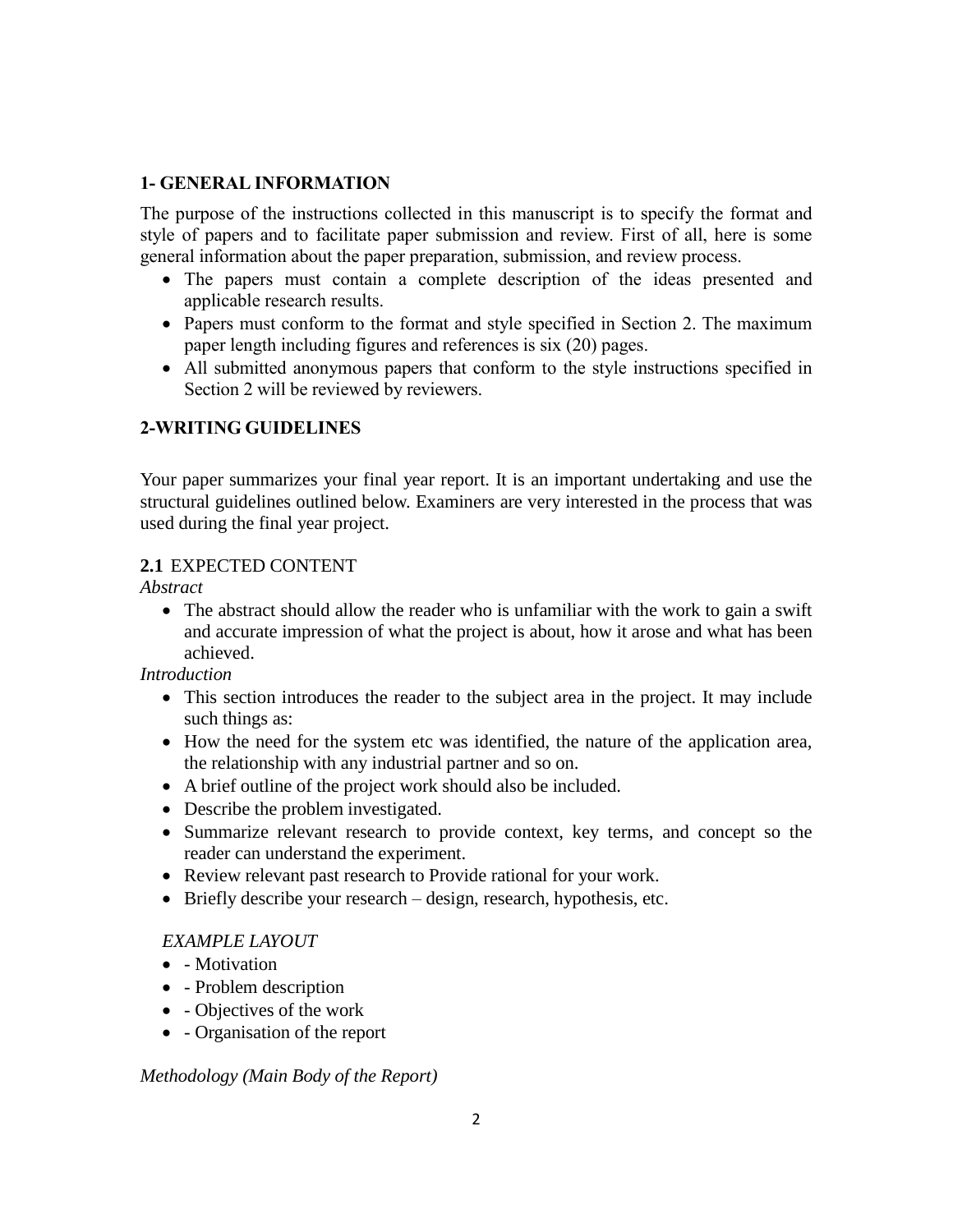- This section should/could be divided into a number of sections and sub-sections.
- Each of these should contain a reasonably separate topic of discussion and be arranged in a logical sequence.
- How you studied the problem and what you used materials, subjects and equipment.
- How you performed the research methods and procedure.
- Provide enough detail for replication of your work. Order procedures chronologically.
- Use past tense to describe what you did. Don't mix results with procedure.

### *EXAMPLE LAYOUT*

- $\bullet$  Section 2 (Appropriate title related to research) Main work, e.g., solution approach, theory, simulation software, circuit design, etc.
- Section 3: (Appropriate title related to research)
- Results and findings based on the method described in section 2.

#### *Conclusion*

- The conclusion section should state briefly the achievements of the project, the conclusions and suggestions for further work.
- Outline the success of your project when compared to the objectives that were set.
- Suggest further work for your research area.
- Summarise the most important findings
- Avoid speculation that cannot be tested in the foreseeable future.
- Discuss possible reasons for expected or unexpected findings.

### *EXAMPLE LAYOUT*

- Section 4: Conclusion
- Review of the project and reiteration of important findings Suggestion for future work

#### *References*

There should always be a list of all books, articles and technical resources consulted. The use of all source material should be explicit in the report. This means that normally ever item in the reference list will be referred to in the report and every item mentioned in the report will have an entry in the reference list.

### **3- PAPER FORMAT AND STYLE**

The electronic paper version submitted by you will be directly reproduced in the conference proceedings. Your strict adherence to the format and style specifications described in this section is necessary to maintain uniformity of appearance throughout the Proceedings.